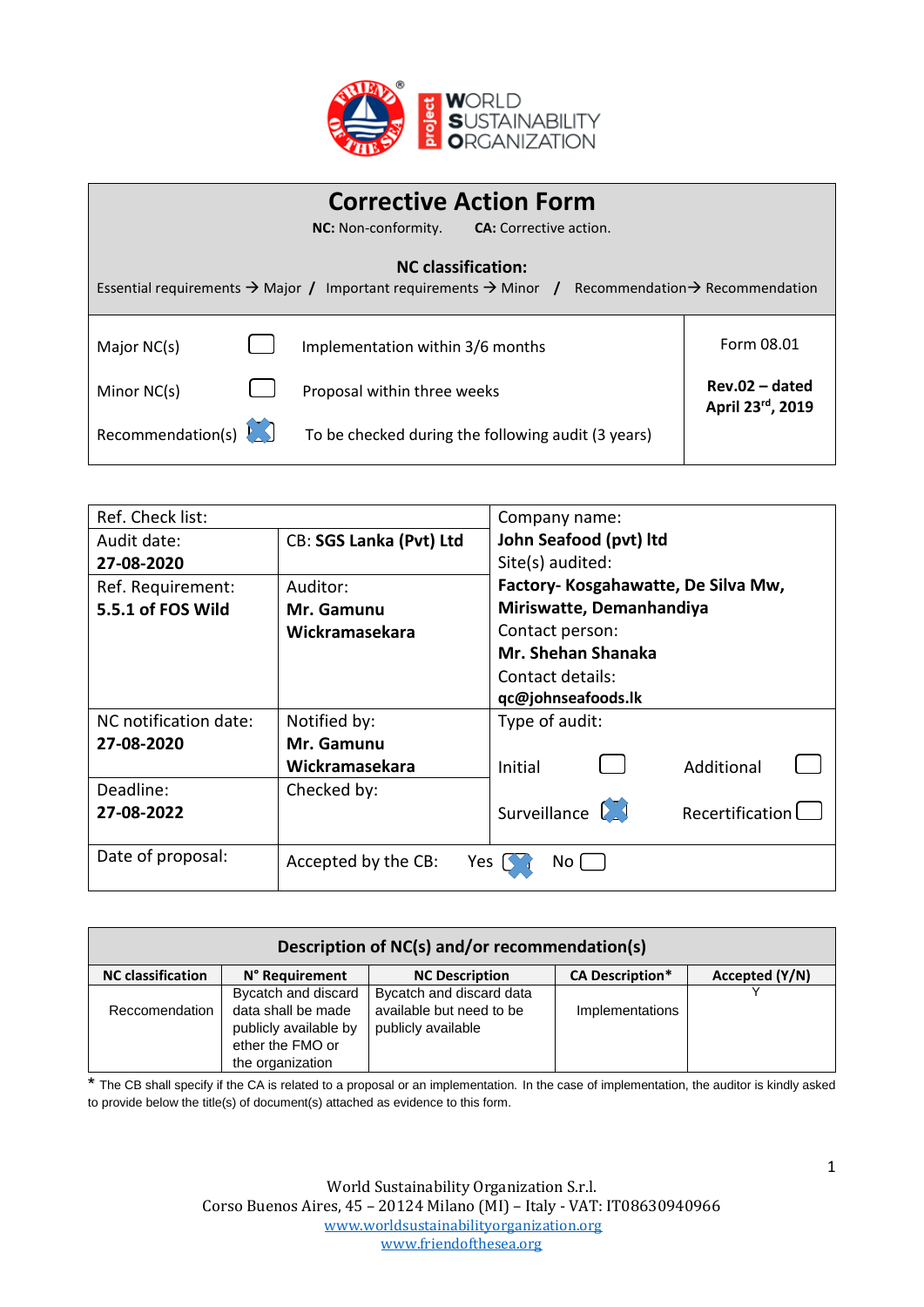

| Explanation of the factors that allowed the NC(s):                                                            |                                                                        |  |  |
|---------------------------------------------------------------------------------------------------------------|------------------------------------------------------------------------|--|--|
| N° Requirement                                                                                                | <b>Explanation</b>                                                     |  |  |
| Bycatch and<br>discard data shall<br>be made publicly<br>available by ether<br>the FMO or the<br>organization | Negligence of the importance of making data availabilities in publicly |  |  |
|                                                                                                               |                                                                        |  |  |
|                                                                                                               |                                                                        |  |  |
|                                                                                                               |                                                                        |  |  |

| Explanation of the CA(s) required to ensure that a similar NC does not re-occur:                              |                                                                                                                           |  |  |
|---------------------------------------------------------------------------------------------------------------|---------------------------------------------------------------------------------------------------------------------------|--|--|
| N° Requirement                                                                                                | <b>Explanation</b>                                                                                                        |  |  |
| Bycatch and<br>discard data shall<br>be made publicly<br>available by ether<br>the FMO or the<br>organization | Responsible person were instructed about the importance of making bycatch and<br>discard data availabilities in publicly. |  |  |
|                                                                                                               |                                                                                                                           |  |  |
|                                                                                                               |                                                                                                                           |  |  |
|                                                                                                               |                                                                                                                           |  |  |

| Date of closing out of each CA and explanation on how the problem was solved:                                  |                                                                                      |  |  |
|----------------------------------------------------------------------------------------------------------------|--------------------------------------------------------------------------------------|--|--|
| N° Requirement                                                                                                 | Date and Explanation                                                                 |  |  |
| Bycatch and<br>discard data shall<br>be made publicly<br>available by<br>either the FMO or<br>the organization | Bycatch and discard data will be made publicly available through the company website |  |  |
|                                                                                                                |                                                                                      |  |  |
|                                                                                                                |                                                                                      |  |  |